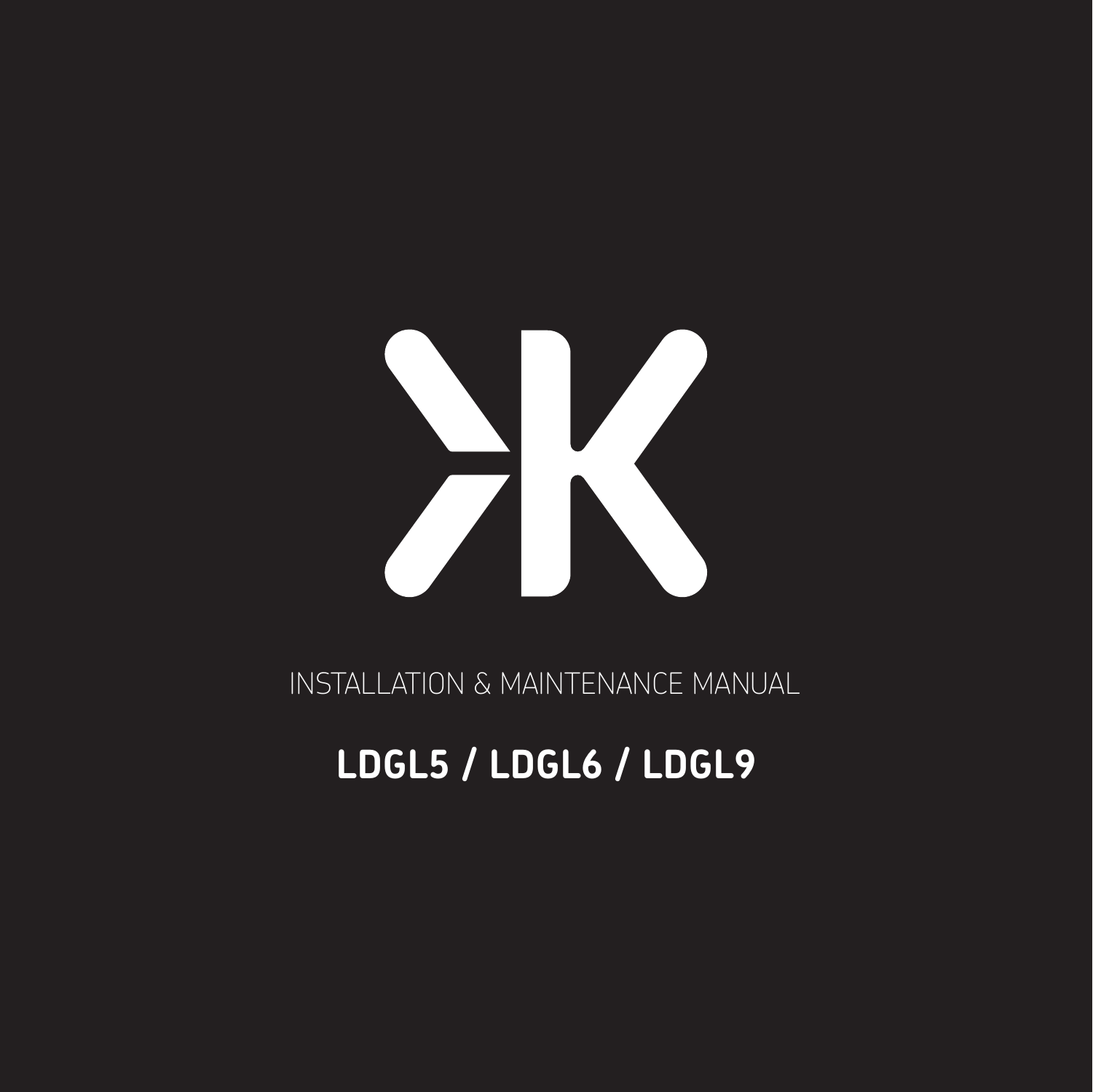#### **GENERAL INSTRUCTIONS**

**These instructions should be read carefully and retained after installation by the end user for future reference and maintenance.**

**These instructions should be used to aid installation of the following products: LDGL5 / LDGL6 / LDGL9**

#### **SAFETY**

- This product must be installed in accordance with the latest edition of the IEE Wiring Regulations (BS7671) and current Building Regulations. If in any doubt, consult a qualified electrician
- Please isolate mains prior to installation or maintenance
- Check the total load on the circuit (including when this product is fitted) does not exceed the rating of the circuit cable, fuse, or circuit breaker
- Please note the IP (Ingress Protection) rating of this product when deciding the location for installation
- This product is safe for use as a drive-over fitting (800kg @ 5mph)
- This product is Class I and must be earthed
- This product is IP65 rated

### **INSTALLATION**

Note - If this product is being used in conjunction with an external PIR or sensor, please confirm with the manufacturer of the sensors that they are compatible with LED luminaires.

- Provide power to the required point of installation (refer to BS7671 for correct cabling methods). Suitable IP rated junction boxes should be used where required
- The power source connections should be local and accessible via a suitable IP rated enclosure
- Cut a suitable hole in the mounting surface as per the cut-out details (see Fig.1) ensuring not to infringe with any joists, gas/water pipes or electrical cables. The sleeve should be used for direct mounting in the ground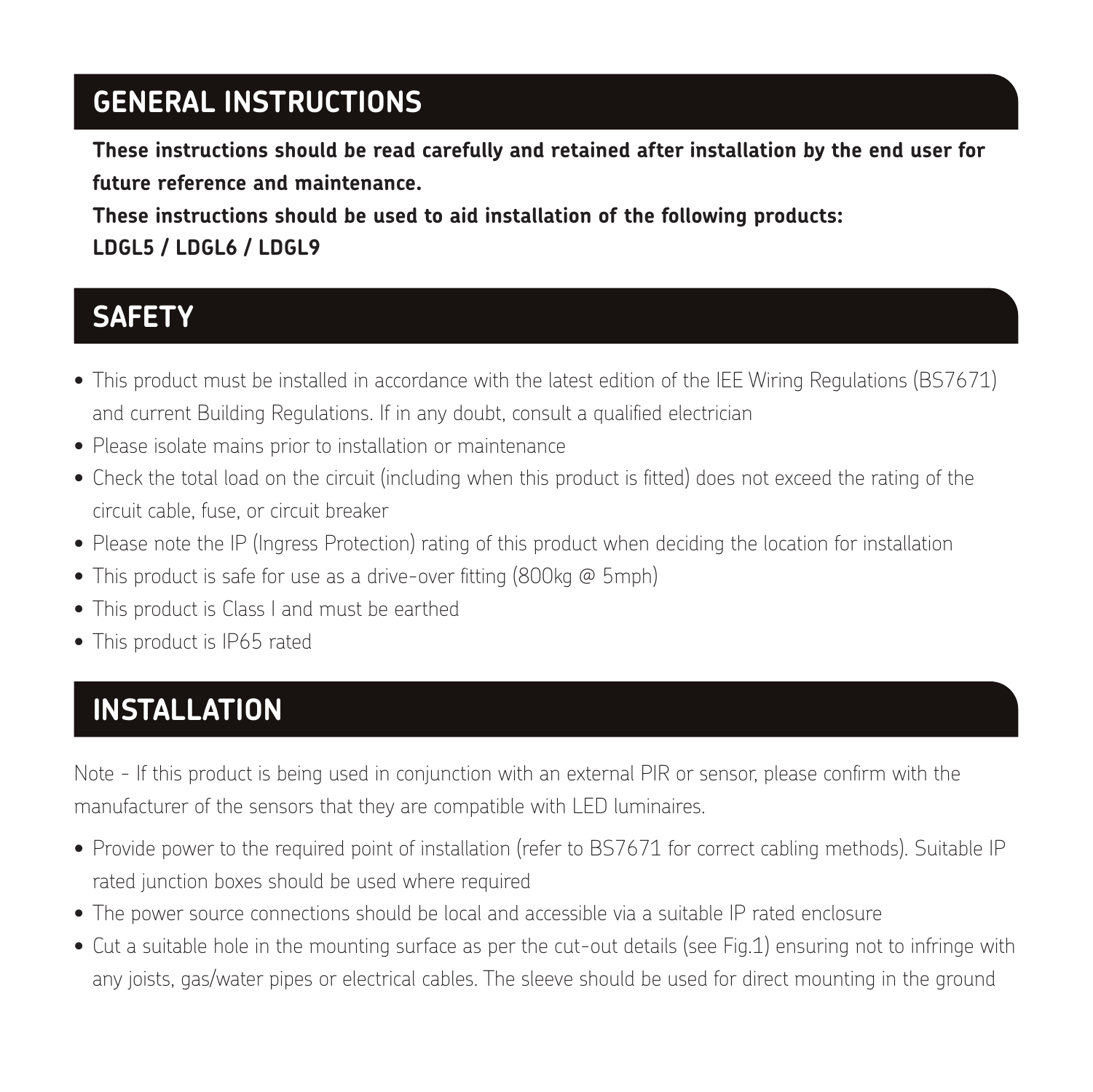

| <b>Product Code</b> | Cut-out with sleeve | Cut-out without sleeve |
|---------------------|---------------------|------------------------|
| LDGL5               | 60 <sub>mm</sub>    | 55mm                   |
| LDGL6               | 114mm               | $108$ mm               |
| I DGI 9             | 144mm               | 138 <sub>mm</sub>      |

- $\bullet$  We recommend not installing in areas where there is a high risk of flooding or areas where water may sit on top of the fitting (see Fig. 2)
- Ensure a minimum of 300mm of drainage is put below the luminaire (see Fig. 2) • Ensure a minimum of 300mm of drainage is put below the luminaire (see Fig. 2)

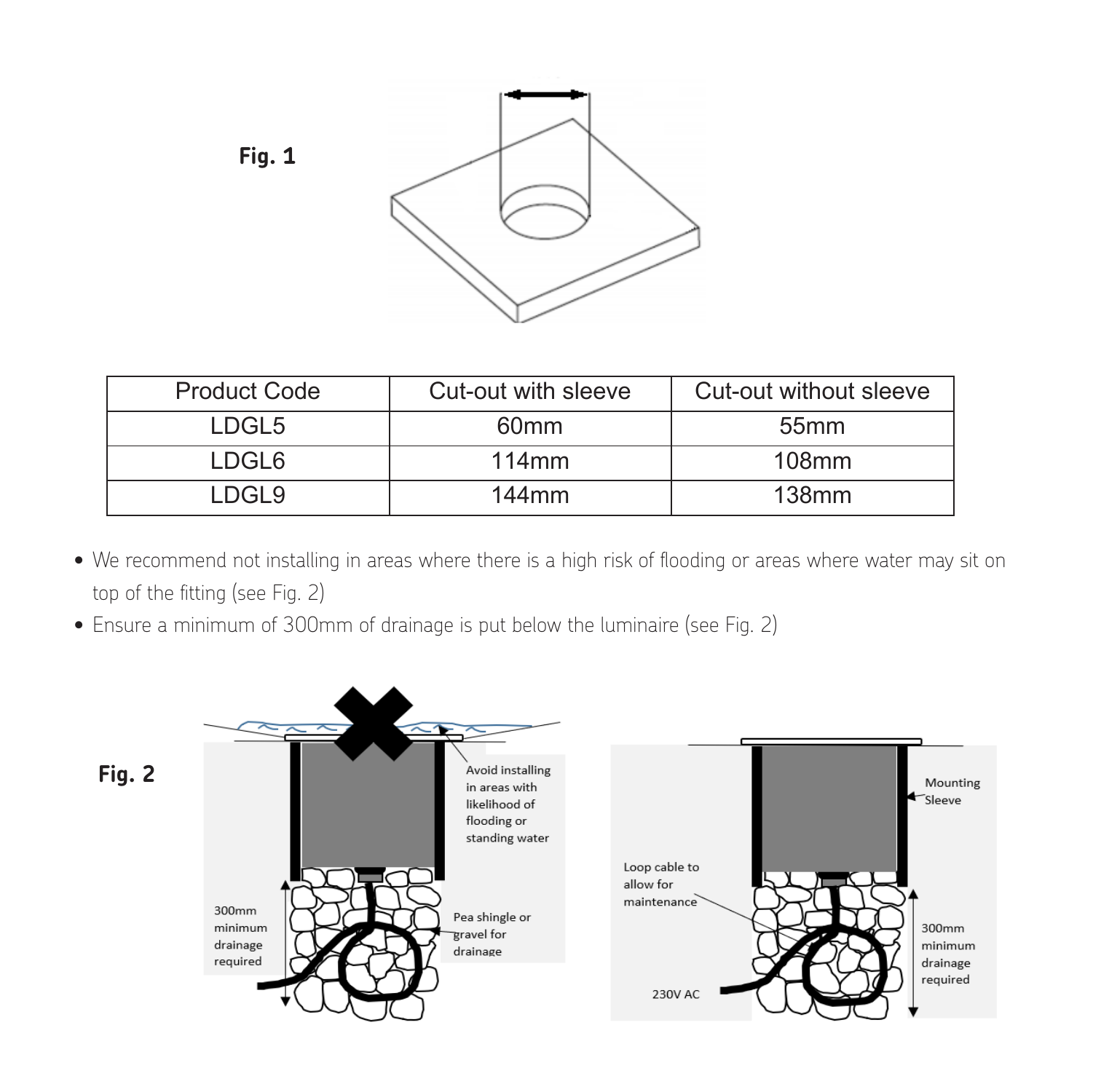• There must be enough cable below the luminaire to carry out maintenance work (see Fig. 3)





- $\bullet$  Connect the mains supply ensuring the correct polarity is observed L Live (brown), Eq. ( • Connect the luminaire to the mains supply ensuring the correct polarity is observed L - Live (brown),
	- Earth (green/yellow), N Neutral (blue) E Earth (green/yellow), N Neutral (blue)
- Secure the sleeve (if required) into the mounting surface Secure the sleeve (if required) into the mounting surface
- $\bullet$  LDGL6 / LDGL9 only remove the hex screws securing the bezel using the Allen key provided. Remove the bezel and secure the luminaire into the sleeve using the screws provided. Replace the bezel ensuring the seal is in place and not damaged, and refasten the hex screws
- LDGL5 do not remove the bezel. Simply push the luminaire into the sleeve
- Switch on and check for correct operation
- **WARNING** Should the protective glass be cracked or damaged it should be replaced immediately
- $\bullet$  This fitting must not be used without the protective glass installed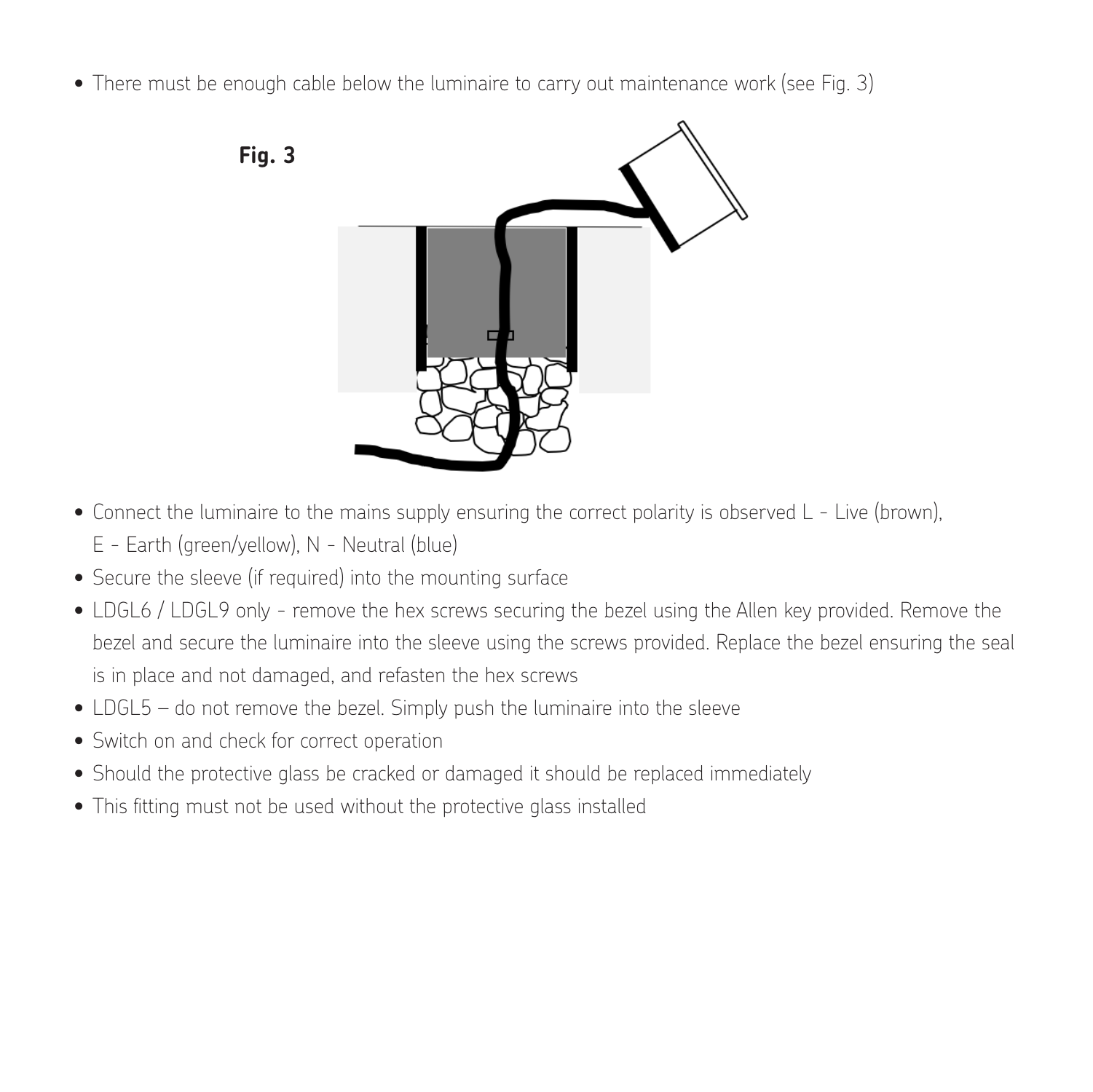# **WARNING**

This product must be disconnected from the circuit if subjected to any high voltage or insulation resistance testing. Irreparable damage will occur to the lamp if this instruction is not followed.

Care should be taken when installing into high 'clay' content soils which naturally retain water and have poor drainage. We recommend IP67 or IP68 products to be installed where these environmental conditions occur as IP65 luminaires will likely be compromised.

This product is not suitable for installation in or near a coastal or marine environment.

# **GENERAL**

This product contains a light source of energy efficiency class F Regulation (EU) No. 2019/2015. (EU) No. 2019/2015. This product contains a non-replaceable LED light source and control gear. This product contains a light source of energy efficiency class F (LDGL6) / G (LDGL5, LDGL9) to Regulation



This product contains a non-replaceable LED light source and control gear.

use aggressive cleaning products or solvents which may damage the product. Clean the external surfaces with a damp cloth using a mild solution of detergent and warm water only, do not

Do not use any source of high-pressure washers to maintain or clean this luminaire.

A light film of acid-free oil is recommended after installation and maintained periodically (2-3 times a year) to aid corrosion prevention.

 $A_{\rm{min}}$ This product is non-dimmable.

.<br>This product should be dismantled for disposal when it reaches the end of its life. Please see website for  $T$  is non-dimmability is non-dimmasily is non-dimmasily is non-dimmasily is non-dimmasily is non-dimmasily is nondismantling instructions.

 $T_{\rm eff}$  and  $T_{\rm eff}$  and of its life. Please see website for its life. Please see website for its life. Please see website for its life. Please see website for its life. Please see website for its life. Please see websit This product should be recycled in the correct manner when it reaches the end of its life. Check local authorities for where facilities exist.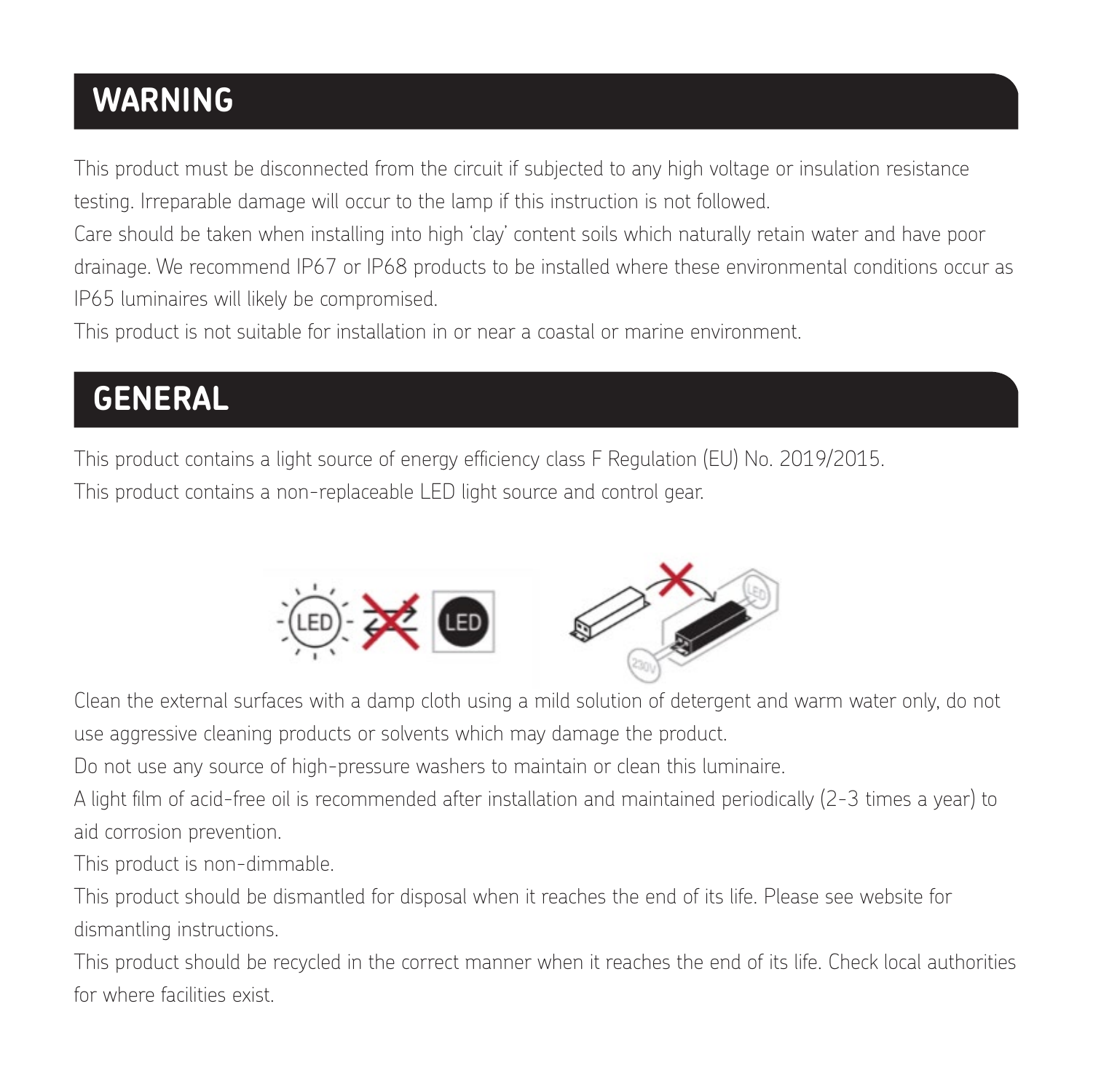# **WARRANTY**

This product has a warranty of 2 years from date of purchase. Failure to install this product in accordance with the current edition of the IEE Wiring Regulations (BS7671), improper use, or removal of the batch code will invalidate the warranty. If this product should fail within its warranty period, it should be returned to the place of purchase for a free of charge replacement. ML Accessories does not accept responsibility for any installation costs associated with the replacement product. Your statutory rights are not affected. ML Accessories reserve the right to alter product specification without prior notice.